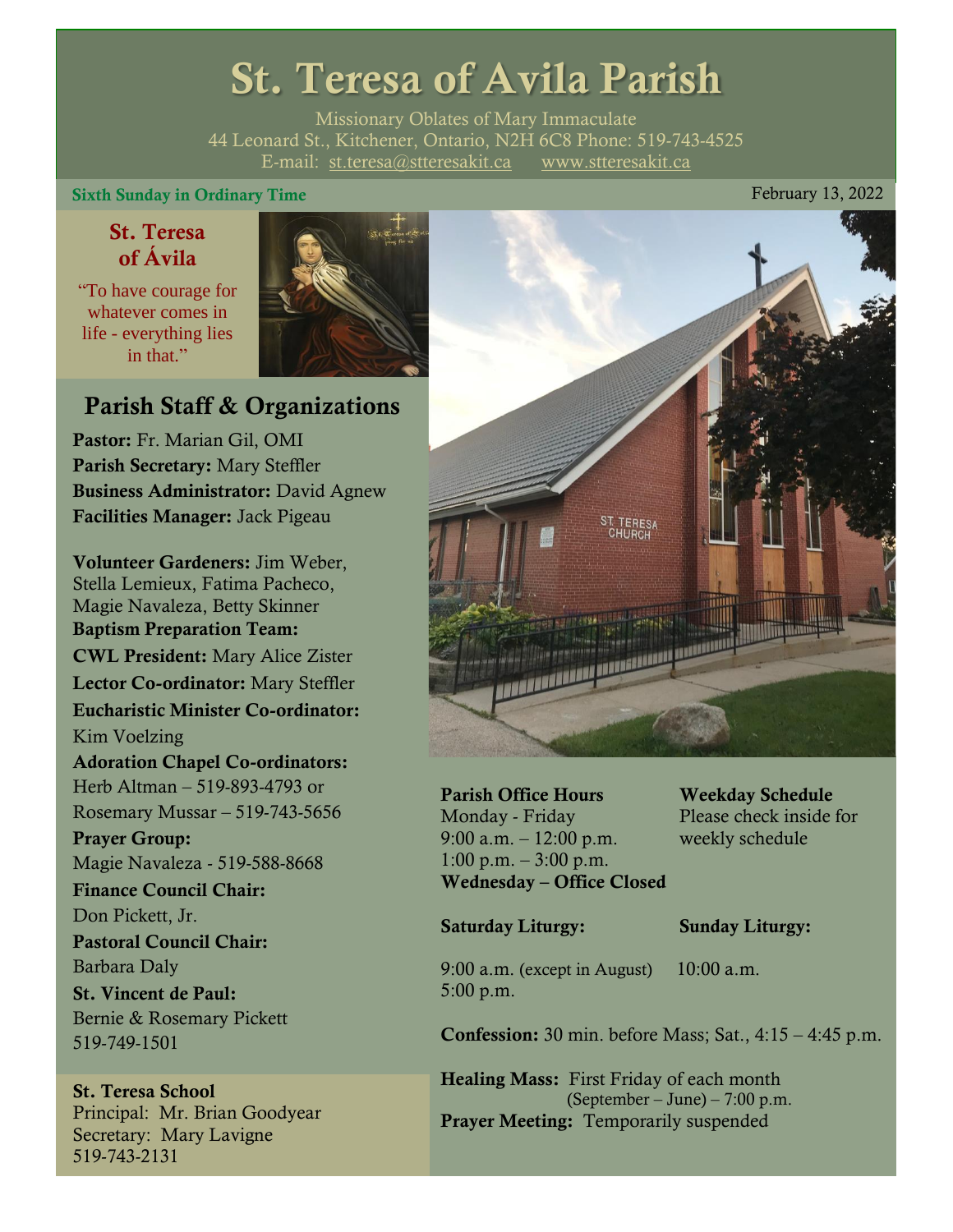#### **Sixth Sunday in Ordinary Time**

"HAPPY ARE YOU WHO ARE POOR… Alas for you who are rich…" Maybe in church this is very nice to hear but is it a practical teaching in the real world? The Gospel (Luke 6:17,20-26) says that many people from different places came to hear Jesus preach. But these words, we are told, though clearly relevant to all were meant especially for Jesus' disciples. Who are His disciples? They are those who have identified themselves fully with Jesus' mission, with His vision of life. They are those who believe in Him, who listen to Him, and follow Him.

#### **"Blessed are you who are poor, for yours is the kingdom of God."** Lk 6:20

What Jesus says in Luke's gospel today is similar to Matthew's eight beatitudes. When we first hear them, they seem like a contradiction: the poor are happy; the rich are to be condemned. Does not the Church always condemn the world's poverty? And our societies always say that to make a lot of money is the sure sign of a successful life. If we want to understand Jesus' words, we need to know He is speaking of the Kingdom of God. The Kingdom is the society that Jesus wants to establish and not just in some future life. The bottom line is not poverty or wealth but where we put our security. Do I put my security in what I have or in an interdependent community where each supports the other and thus all are taken care of? This is the ideal, the vision of the Kingdom, it is the mission of the Church. It is the responsibility of every disciple of Jesus.

# **YOU CANNOT TREAT PEOPLE LIKE GARBAGE AND** WORSHIP GOD AT THE SAME TIME.

**Anyone who truly loves God travels securely.** St. Teresa of Ávila Diocese of Hamilton Prayer Calendar

February 14 – Rev. Msgr. Ivan Vuksic February 15 – Rev. Pierre Caouette, L.C. February 16 – Discalced Carmelite Sisters  $(O.C.D.)$ February 17 – Rev. Louis DeVaugelas, L.C. February 18 – Rev. Jerek Scherber, L.C. February 19 – Rev. Adam Zettel, L.C. February 20– Seventh Sunday in Ordinary Time

#### Vocations

#### **Sixth Sunday in Ordinary Time February 13, 2022**

Happy are those who know they need God. Happy too those who live faithfully the vocation of the lifecommitment God calls them to, be it married, single, religious or priesthood. If God is calling you to be a priest, religious or deacon, contact Bishop Wayne Lobsinger, Director of Vocations and Priestly Formation, Diocese of Hamilton - (905-528-7988).

[vocations@hamiltondiocese.com](mailto:vocations@hamiltondiocese.com)  <https://hamiltondiocese.com/vocations/>

### *Serra Prayer for Vocations*

O God, Who wills not the death of a sinner, but rather that he be converted and live, grant we beseech You, through the intercession of the Blessed Mary ever Virgin, Saint Joseph her spouse, Saint Junipero Serra, and all the saints, an increase of labourers for Your church, fellow labourers with Christ to spend and consume themselves for souls, through the same Jesus Christ, Your Son, Who lives and reigns with You in the unity of the Holy Spirit, One God forever and ever. Amen.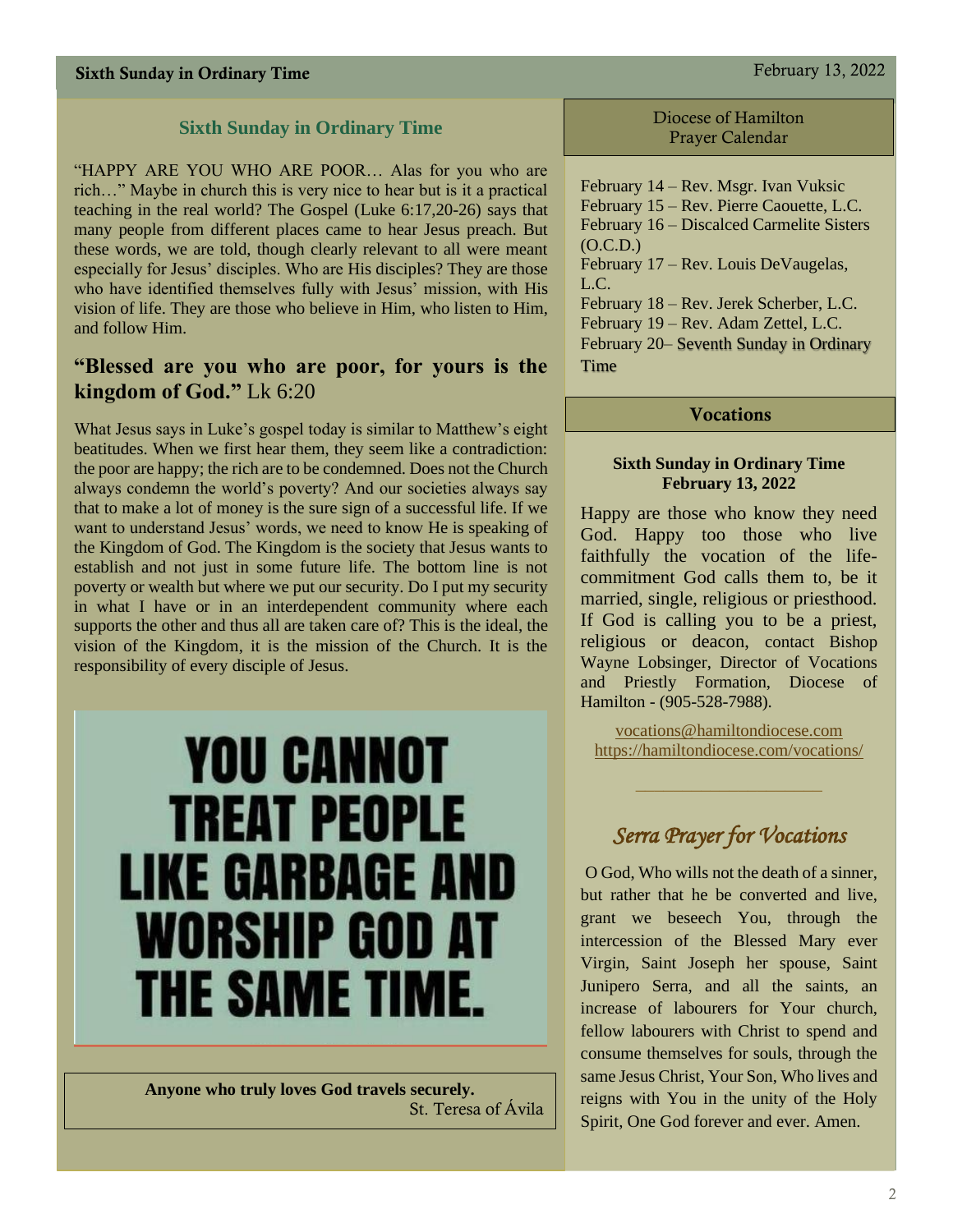#### Sixth Sunday in Ordinary Time February 13, 2022

#### **Preparing for Confirmation and First Communion & Reconciliation –** *Important Dates:*

Please consult your updated schedules.

**The Divine Mercy Chapel** – Adoration of the Most Blessed Sacrament has resumed in the Divine Mercy Chapel, **Monday to Friday, 9 a.m. to 8 p.m.** We look forward to our Adorers continuing with their hours, however, we will once again be limited to 2 people in the chapel, in order to adhere to Covid protocols. As we have been doing in the past, if there are more than 2 people, those visiting (not the scheduled Adorer), are most welcome to spend time in prayer in the narthex. Please see the Chapel Guidelines as you enter the chapel. To sign up, please call the parish office at 519-743-4525.

**2022 Offertory Envelopes** – The 2022 Offertory Envelopes are available on the table at the back of the church. For those who have signed up for Pre-Authorized Giving, please also pick up your box of envelopes. **Please note that the number of envelopes ordered for 2022 was reduced and therefore many of the envelope numbers have changed**. We ask that you ensure you use your 2022 envelopes and include your name and address on the first several envelopes used. Thank you.

**Mass Intentions for 2022** – The offering of Mass for the deceased, the sick, a personal intention, in thanksgiving, a special intention such as an anniversary, birthday, etc. is an act of deep faith and a most excellent way of remembering a loved one. We will now accommodate any available request, for as many Mass intentions as you wish. In 2020, a Mass with Multiple Intentions was introduced to respond to the needs of our parishioners. These will continue, on the first and third Tuesdays

**Children's Choir** – Our parish is organizing a Children's Choir. Those who would like to join this group and develop their talents, are asked to please contact our parish office. The deadline for registration is June 30, 2022.

#### **Mass Intentions February 14, 2022 – February 20, 2022**

Tuesday, February 15, 2022 – **7:00 p.m. Group Mass Intentions Holy Souls –** *Magie & Marlowe* **Healing for Krystyna Feliksik –** *Elizabeth* **Healing for Maria Heydel-Mankoo** *– Elizabeth* **Intentions of truckers**

Wednesday, February 16, 2022 – **8:30 a.m. Intentions of Andy & Tanya Ziolkowski** *– Ken & Betty* 

Thursday, February 17, 2022 – **8:30 a.m. Healing for Mary Helen Stroeder –** *Jean Giles*

Friday, February 18, 2022 – **8:30 a.m.** **+ Marie Miller –** *CWL*

Saturday, February 19, 2022 – **9:00 a.m.** – **+ Lincoln Snyder –** *Ann Snyder & Family* **5:00 p.m.** – **+ Marlene Fritz** – *Pat & Dan* 

*Weiler & Family*

Sunday, February 20, 2022 – **10:00 a.m.** – **Seventh Sunday in Ordinary Time** –Year C – **Parishioners of St. Teresa Parish** 

#### Live-streaming on Zoom

The **10 a.m. Sunday Mass** will be live-streamed. To join Father, click on the following link: <https://zoom.us/j/5887658626> Password: 274733

Daily Readings: Lectors may find daily readings at this link: [https://readings.livingwithchrist.ca](https://readings.livingwithchrist.ca/)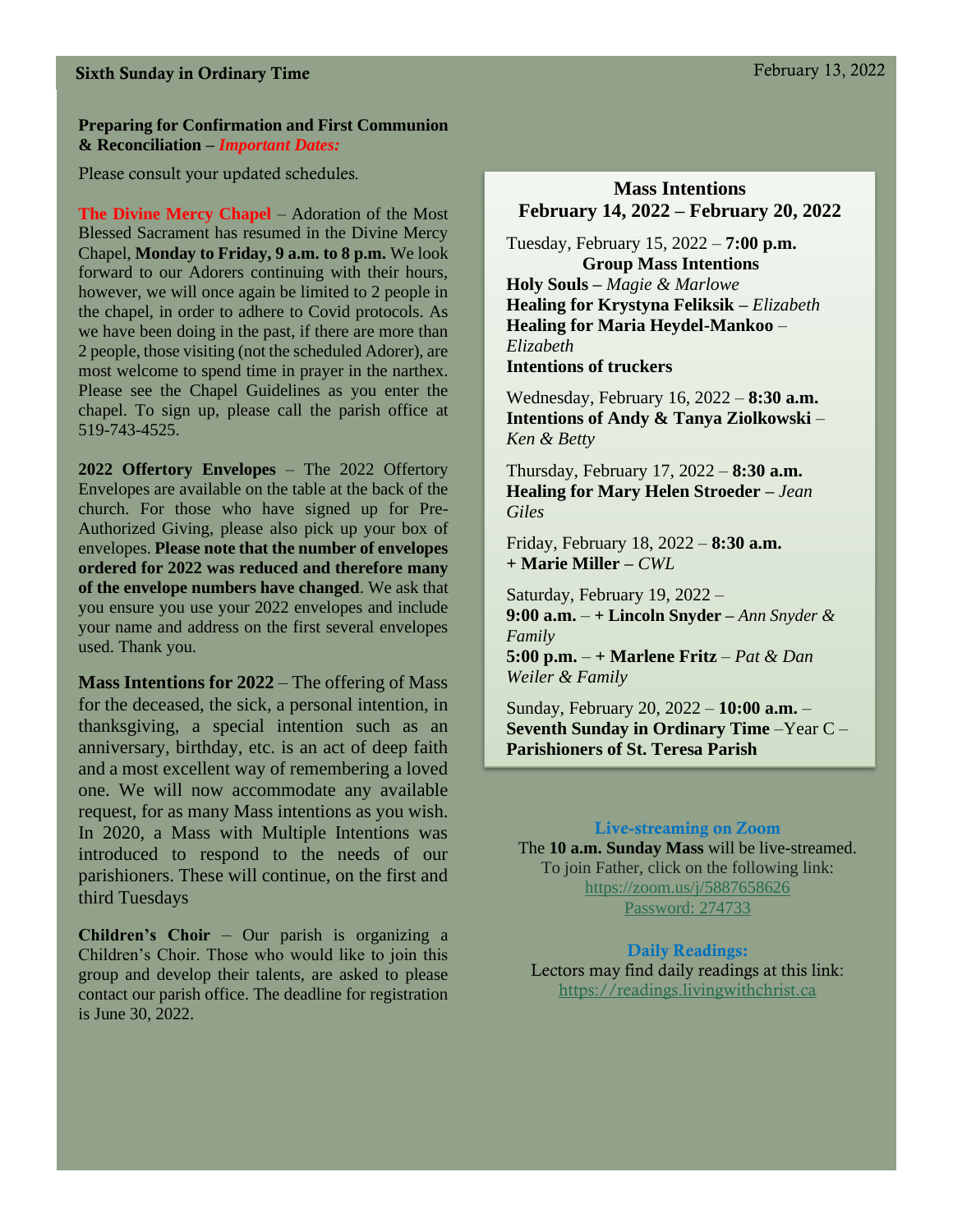#### **Stewardship Report**

It is a wonderful blessing to be able to gather, as a parish community, in the church, albeit at a reduced capacity. We would ask you to continue to keep our parish in your prayers and prayerfully consider continuing your donations.

We have several ways to support our parish –

#### **Pre-Authorized Giving**

A digital copy of the form may be found on our parish website. Simply print the form and complete it. For those unable to print the digital copy, please contact the Parish Office. Completed forms can be returned to the Parish Office via the slot in the Parish Office door or can be mailed to: St Teresa of Avila Parish, 44 Leonard St., Kitchener, ON N2H 6C8

#### **E-Transfer**

To donate through E-Transfer, please use the following email account:

stteresakitchener@hamiltondiocese.com

#### **CanadaHelps**

To support our parish via **credit card** or **PayPal** please visit **canadahelps.org** You can access our parish directly by following this link:

#### **[https://www.canadahelps.org/en/charities/1191104](https://www.canadahelps.org/en/charities/119110450RR0053-st-teresas-parish/) [50RR0053-st-teresas-parish/](https://www.canadahelps.org/en/charities/119110450RR0053-st-teresas-parish/)**

Please note that donations made through the CanadaHelps website, will receive a tax receipt directly from CanadaHelps, via email.

If you are attending Mass, donations may be placed in the collection basket, during the Offertory, which is once again taken up at the usual time.

Gifts may also be sent directly to our parish through the mail: **St. Teresa of Avila Parish, 44 Leonard St., Kitchener, ON N2H 6C8** or you may drop off **cash or cheque,** securely, at the Parish Office, through the mail slot in the wooden door, behind the white storm door. Please be sure to include your name, address and phone number or use your donation envelope.

**Continuing support of our parish is an act of generosity and faith. We are very grateful for any contributions you may be able to make at this time.**

#### **Stewardship Report February 6, 2022**

|                          | \$2163.00 |
|--------------------------|-----------|
|                          | \$61.75   |
| Seminary Education       | \$365.00  |
| Building and Maintenance | \$ 25.00  |
|                          | \$152.30  |
| Initial Offering         | \$15.00   |
| Mary, Mother of God      | \$5.00    |

**TAX RECEIPTS** – Have been mailed out or delivered. Please be sure to watch for your receipt in your mailbox. I would like to take this opportunity and thank all of you for your generous and heroic support of our parish community. May God richly reward you with countless blessings.



**CWL -** Reminder to our members that membership dues of \$25.00 for 2022 are due. We have received dues from more than 1/2 of our members but hope that we

can receive the remainder soon. Please place your membership in an envelope with your name and CWL membership written on it and place it in the collection basket.



# **DIOCESE OF HAMILTON**

**The Witness of Faith in the Home is the second talk in our Hamilton Diocesan Speaker Series - Join us on Wednesday, Feb. 16th from 7-8:30 p.m.** for this wonderful talk by Connie Clark. Connie is the author of numerous books, booklets and articles for parents, catechists, teens and kids. Sharing engaging personal stories, encouragement, and practical ideas, Connie helps families recognize their beautiful, vital role in the Christian community and in the family of God. She will focus on how parents/grandparents/teachers/ aunts/uncles/catechists and everyone can guide families as they grow in faith. The entire series, running once per month until June, will be presented by zoom, so you must register for each talk, but can join in by internet or phone. Check the Diocesan website at<https://amorislaetitia.hamiltondiocese.com/> for more information on the series and to register. For more information, contact Teresa Hartnett at [thartnett@hamiltondiocese.com,](mailto:thartnett@hamiltondiocese.com) or 905-528-7988 ext. 2250.